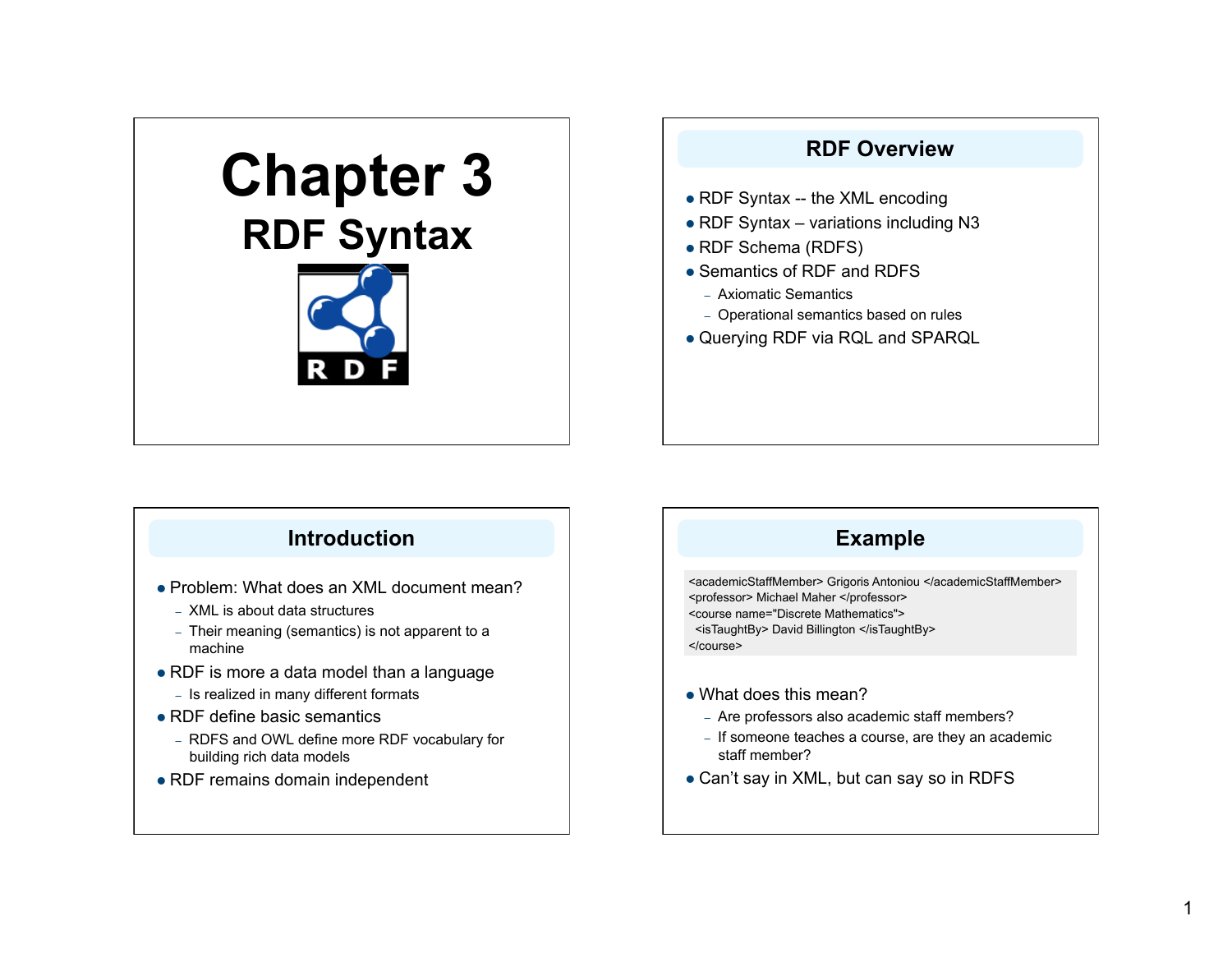

### **Key Documents**

#### All at http://www.w3.org/RDF/ – RDF/XML Syntax Specification (Revised) Dave Beckett, ed. – RDF Vocabulary Description Language 1.0: RDF Schema Dan Brickley, R.V. Guha, eds. – RDF Primer Frank Manola, Eric Miller, eds. – Resource Description Framework (RDF): Concepts and Abstract **Syntax** Graham Klyne, Jeremy Carroll, eds. – RDF Semantics Patrick Hayes, ed. – RDF Test Cases Jan Grant, Dave Beckett, eds.



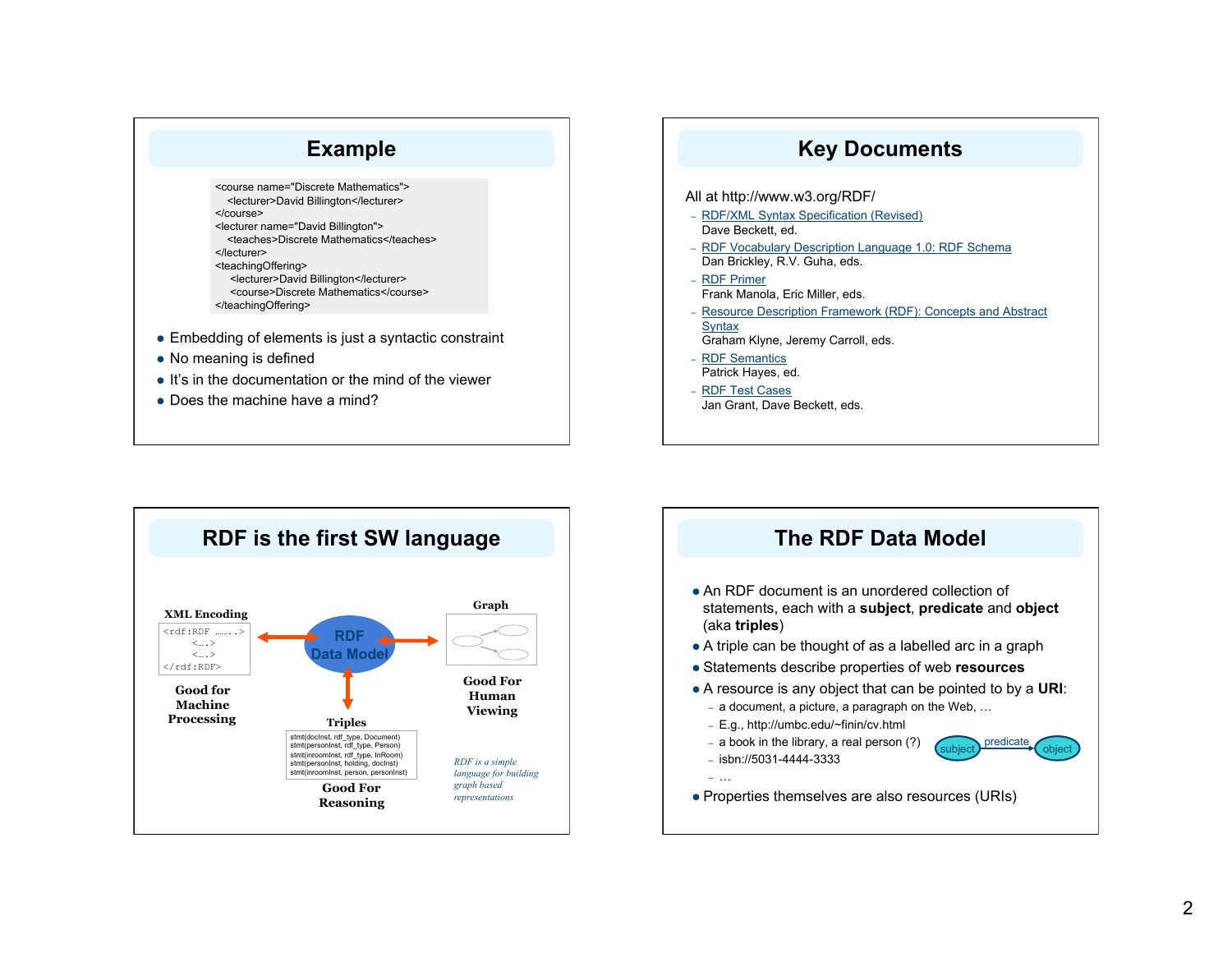### **RDF Building Blocks**

- Resources
	- Things we can talk about, URIs
- Properties
	- Special things that represent binary relations
- Literal data
	- Strings, integers, dates, … xmldatatypes
- Statements, aka triples
	- Subject Predicate Object or
	- Subject Property Value

# **URIs are a foundation**

#### URI = **Uniform Resource Identifier**

- "The generic set of all names/addresses that are short strings that refer to resources"
- URLs (Uniform Resource Locators) are a subset of URIs, used for resources that can be *accessed* on the web
- URIs look like "normal" URLs, often with fragment identifiers to point to a document part:
- http://foo.com/bar/mumble.html#pitch
- URIs are unambiguous, unlike natural language terms
- the web provides a global **namespace**
- We assume references to the same URI are to the same thing

### **What does a URI mean?**

- Sometimes URIs denote a web resource
	- http://umbc.edu/~finin/finin.jpg denotes a file
	- We can use RDF to make assertions about the resource, e.g., it's an image and depicts a person with name Tim Finin, …
- Sometimes concepts in the external world
	- E.g., http://umbc.edu/ denotes a particular University located in Baltimore
	- This is done by social convention
- Cool URIs don't change
	- http://www.w3.org/Provider/Style/URI

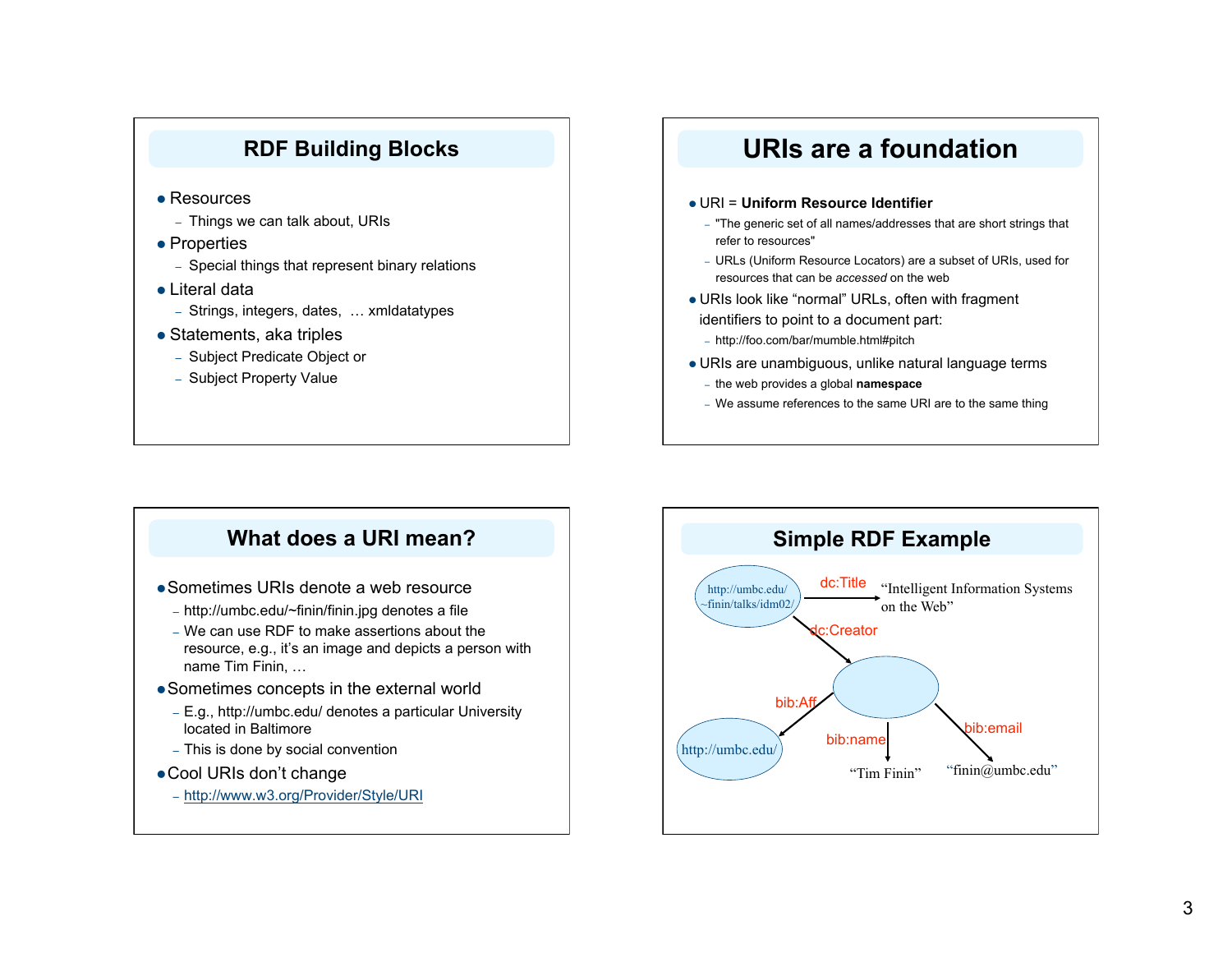### **RDF Data Model is a Graph**

- Graphs only allow binary relations
- Higher *arity* relations must be "reified" (i.e., turned into objects)
- Represent **give(John,Mary,Book32)** as three binary relations all involving a common object, *giveEvent32* 
	- giver(giveEvent45 , John )
	- recipient( giveEvent45 , Mary )
	- gift(giveEvent45 , Book32 )
- When using RDF, this has to be part of your vocabulary design
- This is a price we have to pay for using a simple representation based on binary relations

### **RDF Statements**

- RDF has one predefined scheme (syntax and semantics) for the reification of RDF statements themselves
- Needed to support assertions about triples
	- Document32 asserts *"John gave Mary a book"*
	- Tom believes *John gave Mary a book*
	- *"John gave Mary a Book" has 0.33 probability*

### **XML encoding for RDF**

<rdf:RDF xmlns:rdf="http://www.w3.org/1999/02/22-rdf-syntax-ns#" xmlns:dc="http://purl.org/dc/elements/1.1/"

xmlns:bib="http://daml.umbc.edu/ontologies/bib/">

<rdf:Description about="http://umbc.edu/~finin/talks/idm02/">

 <dc:title>Intelligent Information Systems on the Web </dc:Title> <dc:creator>

<rdf:Description >

<bib:name>Tim Finin</bib:Name>

<br />bib:email>finin@umbc.edu</bib:Email>

<bib:aff resource="http://umbc.edu/" />

</rdf:Description>

</dc:creator>

</rdfdescription>

</rdf:RDF>

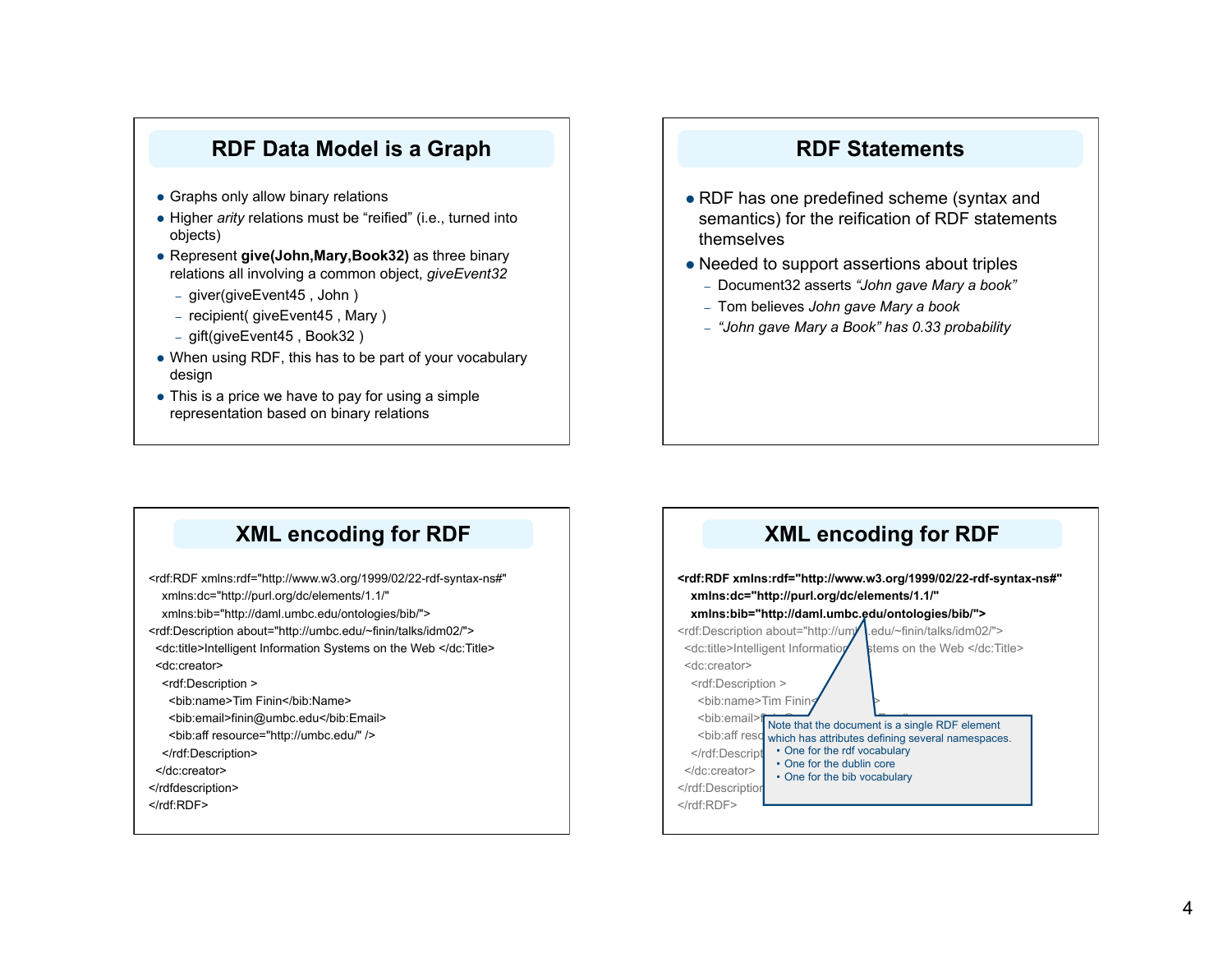



### **Descriptions**

- Every description makes a statement about a resource
- There are different ways:
	- an about attribute: referencing to an existing resource
		- <rdf:Description rdf:about="http…"> …
	- an id attribute: creating a new resource <rdf:Description rdf:ID="foo3456"> …
	- without a name: creating an anonymous resource <rdf:Description> …

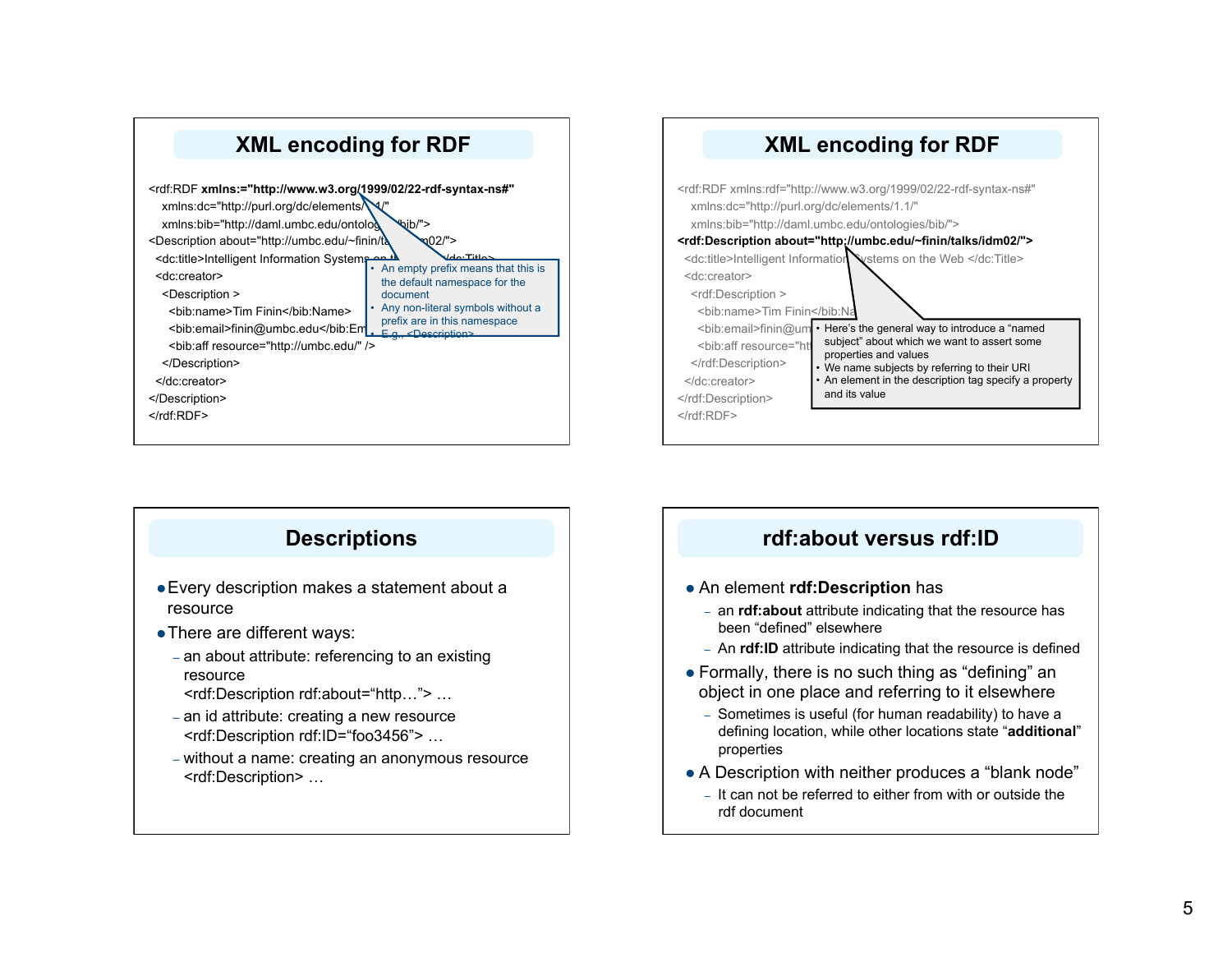





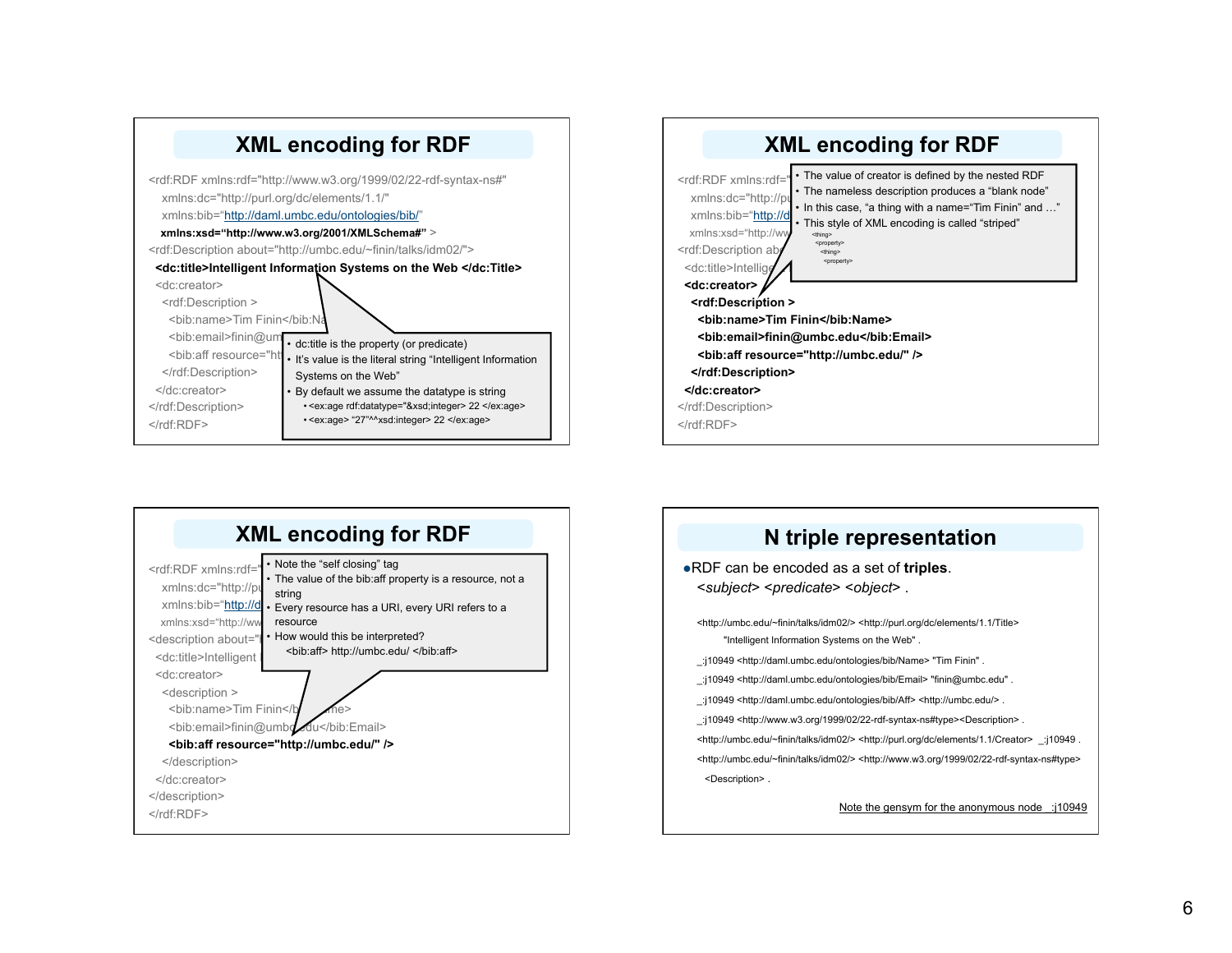

### **N3 notation for RDF**

- N3 is a compact notation for RDF that is easier for people to read, write and edit.
- Aka *notation 3*, developed by TBL himself.
- Translators exist between N3 and the XML encoding, such as the web form on
	- http://www.w3.org/DesignIssues/Notation3.html
- So, it's just "syntactic sugar"
- But, XML is largely unreadable and even harder to write

# **N3 Example**

@prefix rdf: http://www.w3.org/1999/02/22-rdf-syntax-ns# . @prefix dc: http://purl.org/dc/elements/1.1/ .

@prefix bib: http://daml.umbc.edu/ontologies/bib/ .

< http://umbc.edu/~finin/talks/idm02/ >

 dc:title "Intelligent Information Systems on the Web" ; dc:creator

[ bib:Name "Tim Finin" ;

bib:Email finin@umbc.edu ;

bib:Aff: "http://umbc.edu/" ] **.** 

Note special [ … ] syntax for an anonymous node

thing  $prop_1 = value$ ;  $prop_2 = value$ ; …  $prop<sub>n</sub> = value$ 

### **Example of University Courses**

#### <rdf:RDF

xmlns:rdf="http://www.w3.org/1999/02/22-rdf-syntax-ns#" xmlns:xsd="http://www.w3.org/2001/XLMSchema#" xmlns:uni="http://www.mydomain.org/uni-ns">

<rdf:Description rdf:about="949318"> <uni:name>David Billington</uni:name> <uni:title>Associate Professor</uni:title> <uni:age rdf:datatype="&xsd:integer">27<uni:age> </rdf:Description>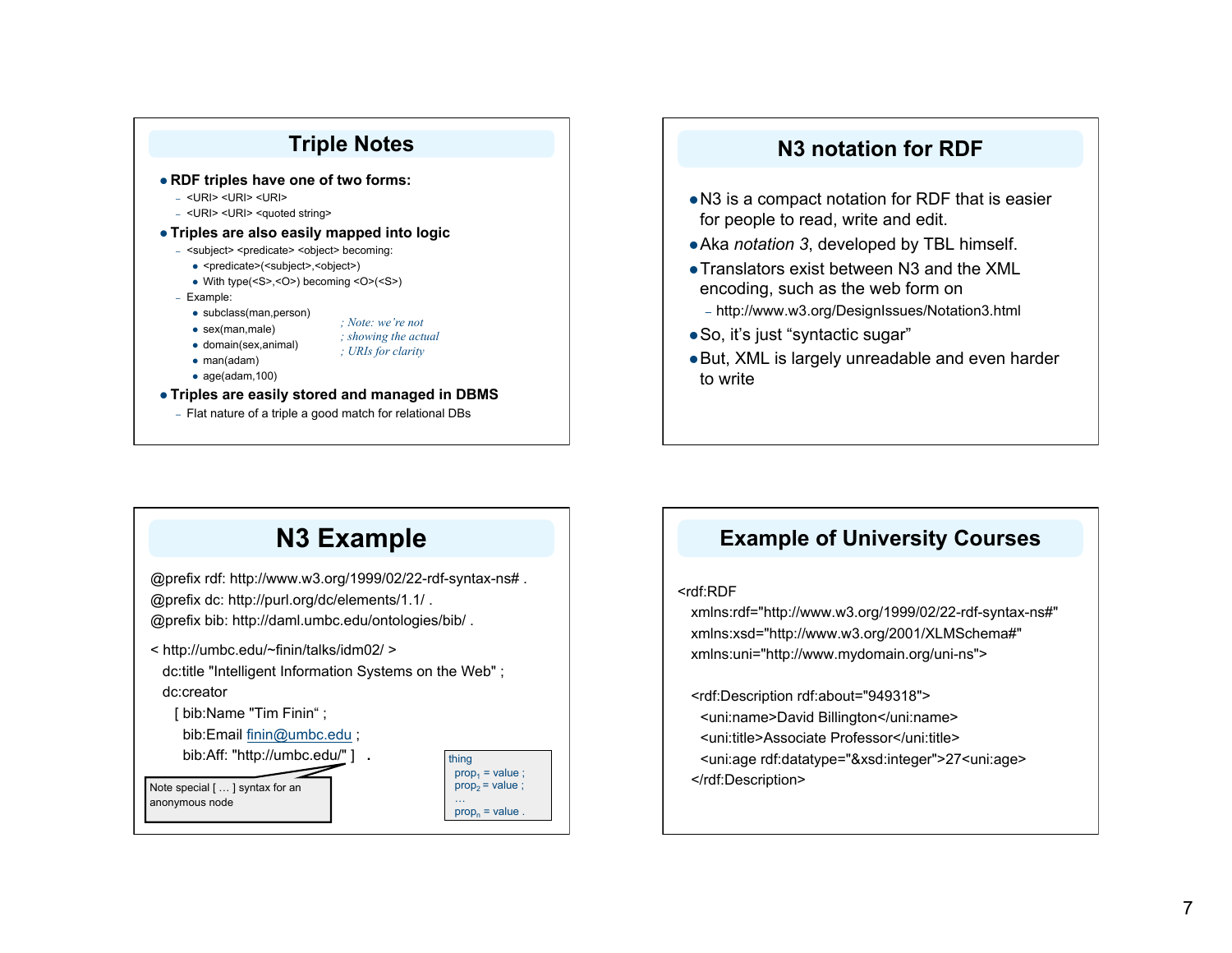### **Example of University Courses (2)**

<rdf:Description rdf:about="CIT1111"> <uni:courseName>Discrete Maths</uni:courseName> <uni:isTaughtBy>David Billington</uni:isTaughtBy> </rdf:Description>

<rdf:Description rdf:about="CIT2112"> <uni:courseName>Programming III</uni:courseName> <uni:isTaughtBy>Michael Maher</uni:isTaughtBy> </rdf:Description>

</rdf:RDF>

### **Data Types for Literals**

- Data types are used in programming languages to allow interpretation
- In RDF, typed literals are used
- You can specify this with a special <sup>^^</sup> syntax

("David Billington", http://www.mydomain.org/age, "27"^^http://www.w3.org/2001/ XMLSchema#integer)

• or using the rdf:datatype attribute

<uni:age rdf:datatype="&xsd:integer">27<uni:age>

### **Data Types for Literals**

- **^^**-notation indicates the type of a literal
- $\bullet$  In practice, the most widely used data typing scheme will be the one by XML Schema
	- But the use of **any** externally defined data typing scheme is allowed in RDF documents
- XML Schema predefines a large range of data types
	- E.g. Booleans, integers, floating-point numbers, times, dates, etc.

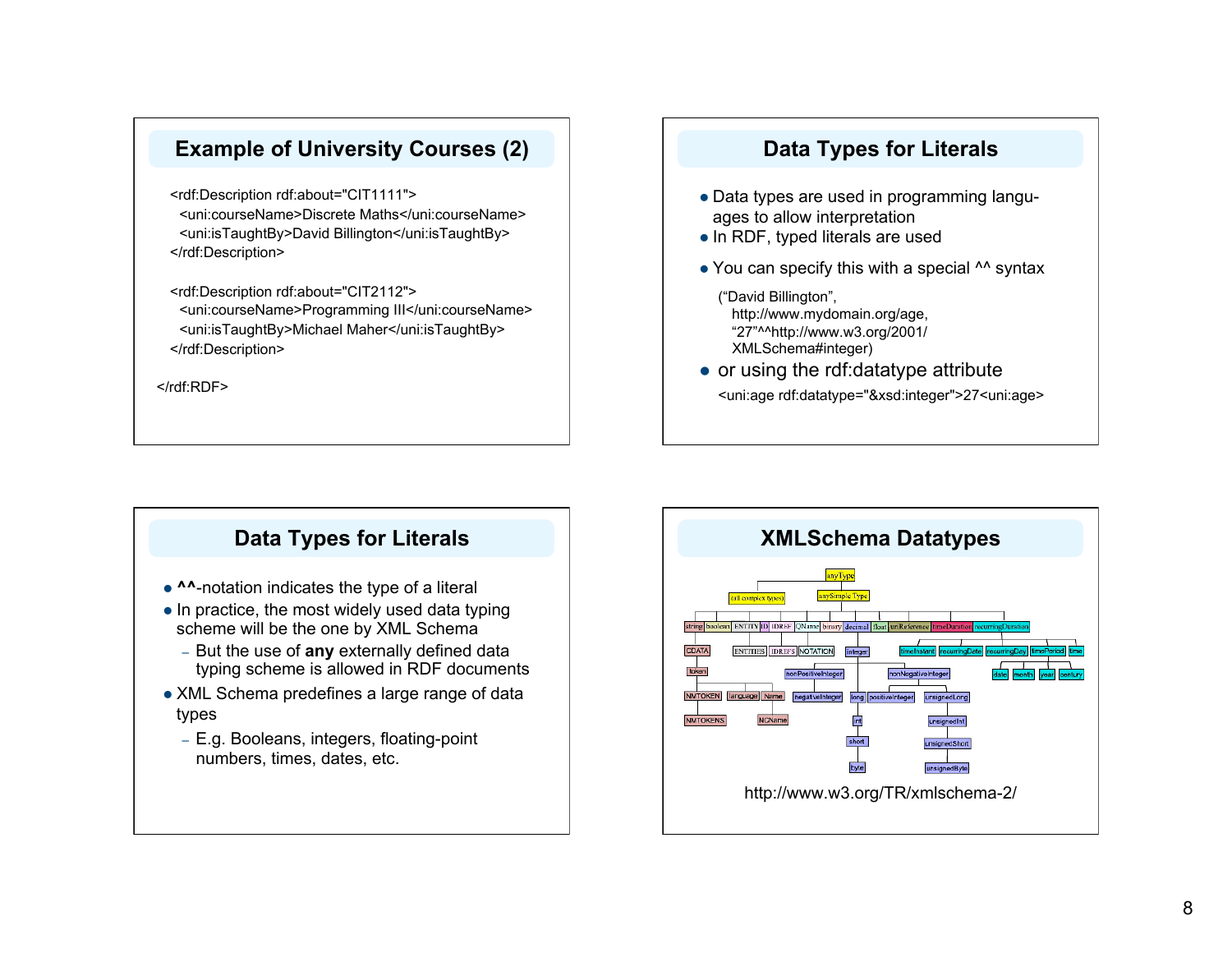### **The rdf:resource Attribute**

- The relationships between courses and lecturers (in the example) were not formally defined but existed implicitly through the use of the same name
- The use of the same name may just be a coincidence for a machine
- We can denote that two entities are the same using the **rdf:resource** attribute
- By design, RDF explicitly rules out the *"unique name assumption"* common in many KR systems

### **The rdf:resource Attribute**

<rdf:Description rdf:about="CIT1111"> <uni:courseName>Discrete Mathematics</ uni:courseName> <uni:isTaughtBy rdf:resource="949318"/> </rdf:Description>

<rdf:Description rdf:about="949318"> <uni:name>David Billington</uni:name> <uni:title>Associate Professor</uni:title> </rdf:Description>

### **Referencing Externally Defined Resources**

• Refer to the externally defined resource CIT1111 using http://www.mydomain.org/uni-ns#CIT1111

as the value of rdf:about

- Assuming that www.mydomain.org/uni-ns is the URI where the definition of CIT1111 is found
- A description with an ID defines a *fragment URI*, which can be used to reference the defined description

### **Nested Descriptions: Example**

<rdf:Description rdf:about="CIT1111"> <uni:courseName>Discrete Maths</uni:courseName> <uni:isTaughtBy> <rdf:Description rdf:ID="949318"> <uni:name>David Billington</uni:name> <uni:title>Associate Professor</uni:title> </rdf:Description> </uni:isTaughtBy> </rdf:Description>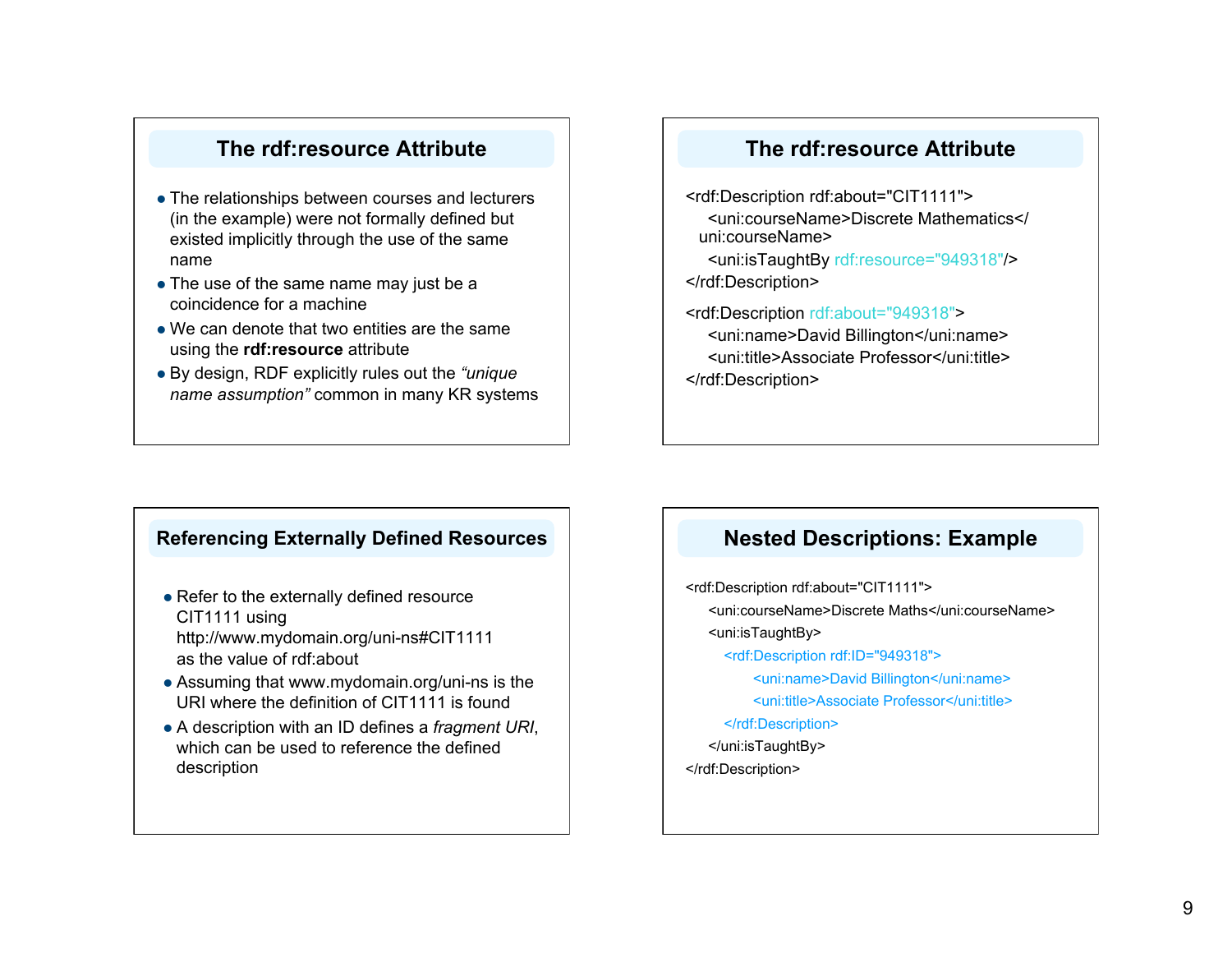### **Nested Descriptions**

- Descriptions may be defined within other descriptions
- Other courses, such as **CIT3112**, can still refer to the new resource with ID **949318**
- Although a description may be defined within another description, its scope is global

### **RDF types**

<rdf:Description rdf:about="CIT1111"> **<rdf:type rdf:resource="&uni:Course"/>**  <uni:courseName>Discrete Mathematics</uni:courseName> <uni:isTaughtBy rdf:resource="949318"/> </rdf:Description> <rdf:Description rdf:about="949318"> **<rdf:type rdf:resource="&uni:Lecturer"/>**  <uni:name>David Billington</uni:name> <uni:title>Associate Professor</uni:title> </rdf:Description>

• RDF has a trivial type system

• RDFS and OWL extend it greatly

### **RDF types, another syntax**

<rdf:Description rdf:ID="CIT1111">

**<rdf:type rdf:resource="http://www.mydomain.org/ uni-ns#course"/>** 

<uni:courseName>Discrete Maths</uni:courseName> <uni:isTaughtBy rdf:resource="#949318"/>

</rdf:Description>

<rdf:Description rdf:ID="949318">

**<rdf:type rdf:resource="http://www.mydomain.org/ uni-ns#lecturer"/>** 

<uni:name>David Billington</uni:name>

<uni:title>Associate Professor</uni:title>

</rdf:Description>

### **RDF types, yet another Syntax**

#### **<uni:course rdf:ID="CIT1111">**

 <uni:courseName>Discrete Mathematics</uni:courseName> <uni:isTaughtBy rdf:resource="949318"/> **</uni:course>** 

**<uni:lecturer rdf:ID="949318">**  <uni:name>David Billington</uni:name> <uni:title>Associate Professor</uni:title>

**</uni:lecturer>** 

This abbreviated syntax is very common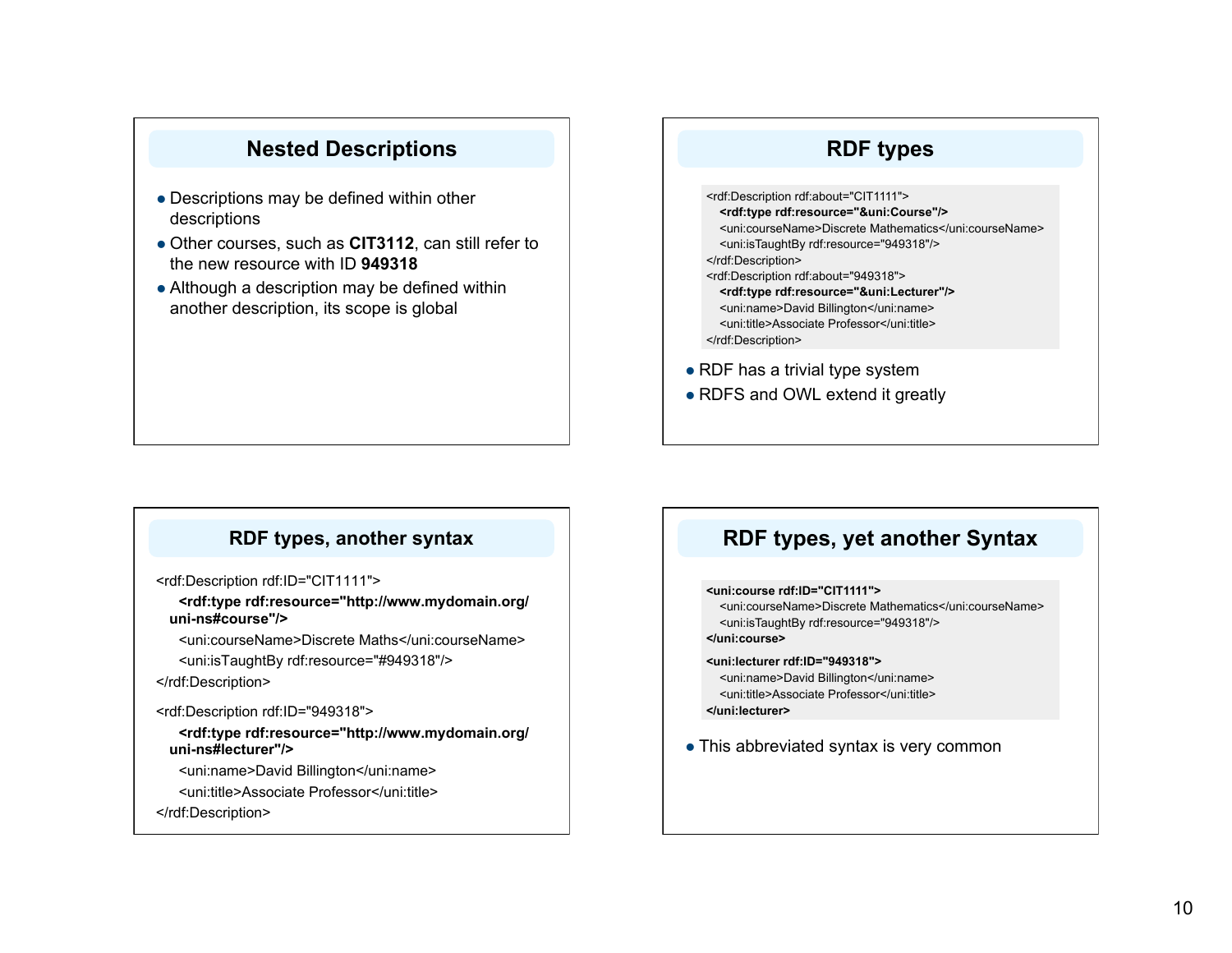# **Abbreviated Syntax**

- So we have two simplification rules:
- 1.Childless property elements within description elements may be replaced by XML attributes
- 2.For description elements with a typing element we can use the name specified in the **rdf:type** element instead of **rdf:Description**
- These rules create syntactic variations of the same RDF statement
- They are equivalent according to the RDF data model, although they have different XML syntax

### **Abbreviated Syntax: Example**

<rdf:Description rdf:ID="CIT1111"> <rdf:type rdf:resource="http://www.mydomain.org/ uni-ns#course"/> <uni:courseName>Discrete Maths</ uni:courseName>

<uni:isTaughtBy rdf:resource="#949318"/>

</rdf:Description>

### **Application of First Simplification Rule**

<rdf:Description rdf:ID="CIT1111" **uni:courseName="Discrete Maths"**> <rdf:type rdf:resource="http:// www.mydomain.org/uni-ns#course"/> <uni:isTaughtBy rdf:resource="#949318"/> </rdf:Description>

### **Application of 2nd Simplification Rule**

<**uni:course** rdf:ID="CIT1111" uni:courseName="Discrete Maths">

<uni:isTaughtBy rdf:resource="#949318"/> </**uni:course**>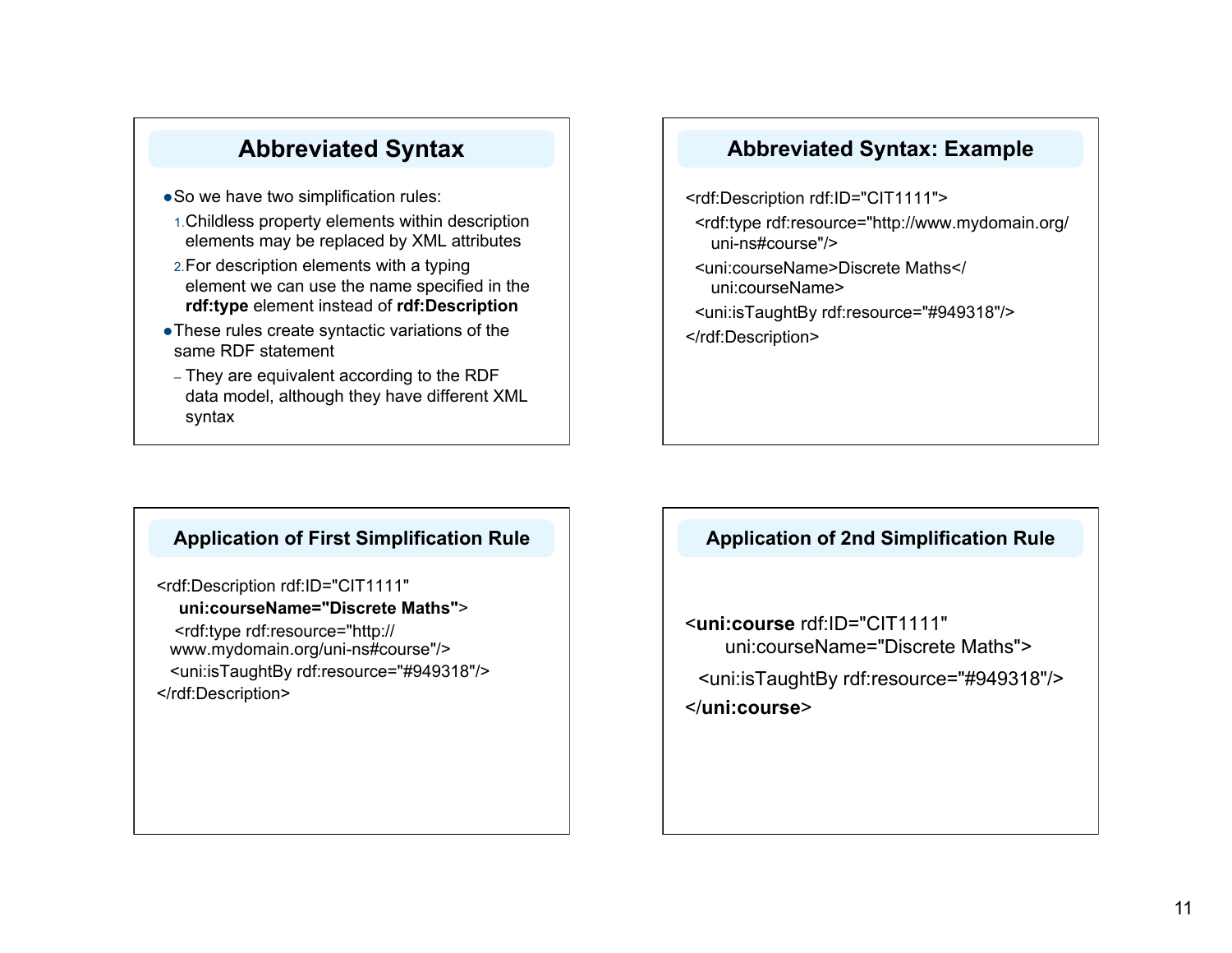### **Container Elements**

- Collect a number of resources or attributes about which we want to make statements as a whole
- E.g., we may wish to talk about the courses given by a particular lecturer
- The content of container elements are named **rdf:\_1**, **rdf:\_2**, etc.
	- Alternatively **rdf:li**
- Containers seem a bit messy in RDF, but are needed

### **Three Types of Container Elements**

- **rdf:Bag** an unordered container, allowing multiple occurrences
	- E.g. members of the faculty board, documents in a folder
- **rdf:Seq** an ordered container, which may contain multiple occurrences
	- E.g. modules of a course, items on an agenda, an alphabetized list of staff members (order is imposed)
- **rdf:Alt** a set of alternatives
	- E.g. the document home and mirrors, translations of a document in various languages

### **Example for a Bag**

<uni:lecturer rdf:ID="949352" uni:name="Grigoris Antoniou" uni:title="Professor"> <uni:coursesTaught> **<rdf:Bag> <rdf:\_1 rdf:resource="#CIT1112"/> <rdf:\_2 rdf:resource="#CIT3116"/> </rdf:Bag>**  </uni:coursesTaught> </uni:lecturer>

**Example for Alternative**

<uni:course rdf:ID="CIT1111" uni:courseName="Discrete Mathematics"> <uni:lecturer> **<rdf:Alt> <rdf:li rdf:resource="#949352"/> <rdf:li rdf:resource="#949318"/> </rdf:Alt>**  </uni:lecturer> </uni:course>

### 12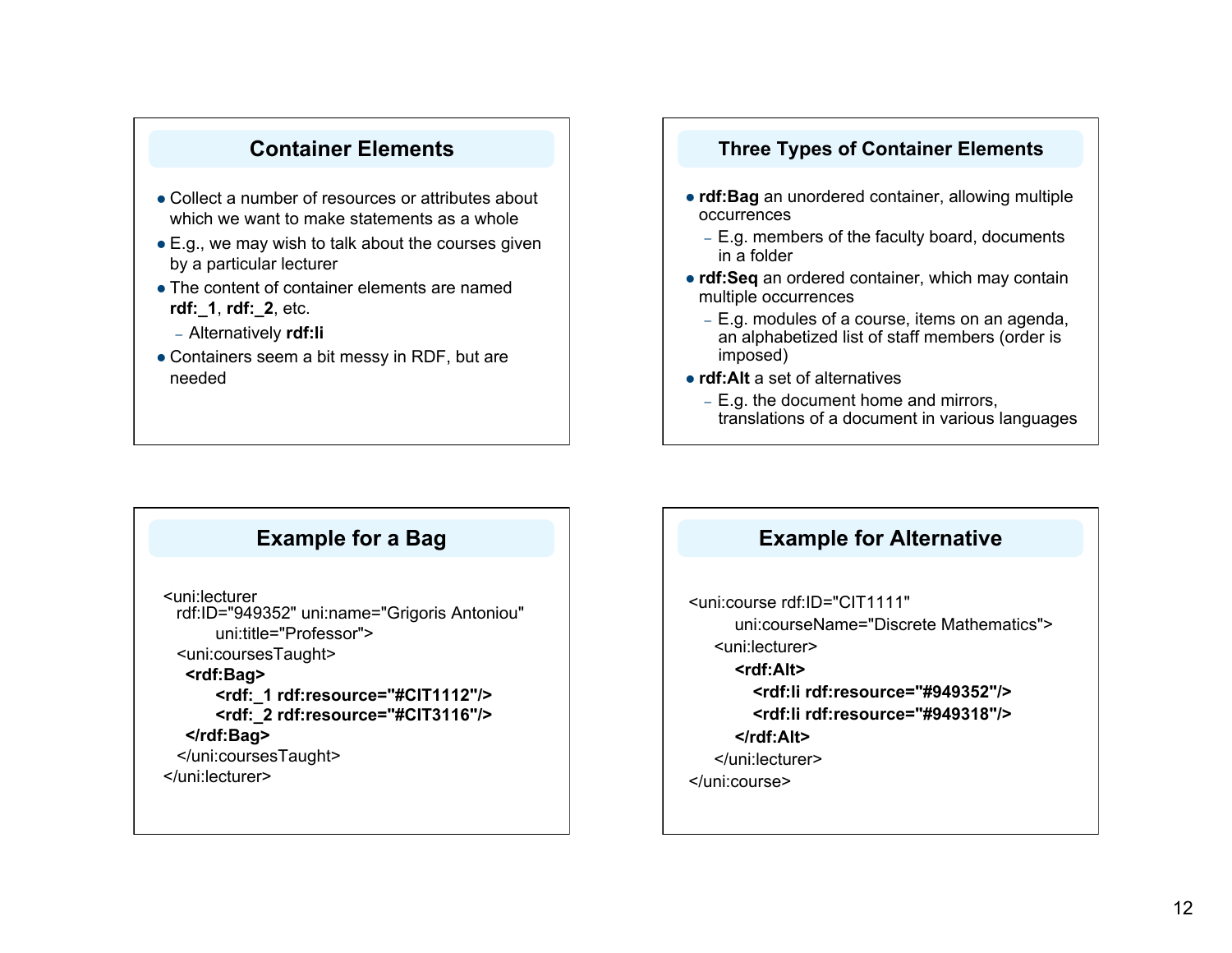### **Rdf:ID Attribute for Container Elements**

<uni:lecturer rdf:ID="949318" uni:name="David Billington"> <uni:coursesTaught> **<rdf:Bag rdf:ID="DBcourses">**  <rdf: 1 rdf:resource="#CIT1111"/> <rdf: 2 rdf:resource="#CIT3112"/> </rdf:Bag> </uni:coursesTaught> </uni:lecturer>

### **RDF Container Elements**

- rdf:Bag
	- unordered
	- may contain multiple occurrences
- rdf:Seq
	- ordered
	- may contain multiple occurrences
- rdf:Alt
	- a set of alternatives
- Content of container elements are named rdf: 1, rdf:\_2, ...
- Containers seem a bit messy in RDF, but are needed

### **RDF Container Example**

<rdf:RDF xmlns:rdf="http://www.w3.org/1999/02/22-rdf-syntax-ns#" xmlns:uni="http://www.mydomain.org/#"> <uni:lecturer rdf:about="949352" uni:name="Grigoris Antoniou" uni:title="Professor"> <uni:coursesTaught>  **<rdf:Bag> <rdf:\_1:rdf:resource="CIT1112"/> <rdf:\_2:rdf:resource="CIT1113"/> </rdf:Bag>**  </uni:coursesTaught> </uni:lecturer> <uni:course rdf:about="CIT1111" uni:courseName="Discrete Mathematics"> <uni:lecturer>  **<rdf:Alt> <rdf:\_1:rdf:resource="949352"/> <rdf:\_2:rdf:resource="949318"/> </rdf:Alt>**  </uni:lecturer> </uni:course> </rdf:RDF>

### **Bags and Seqs are never full!**

- RDF's semantics is "open world", so...
	- There is no possibility "to close" the container, to say: "these are **all** elements, there are no more"
	- RDF is a graph, so: there is no way to exclude the possibility that there is another graph somewhere that describes additional members
- Collections for groups with only the specified members are described via a predefined collection vocabulary of the types:
	- rdf:List, rdf:first, rdf:rest, rdf:nil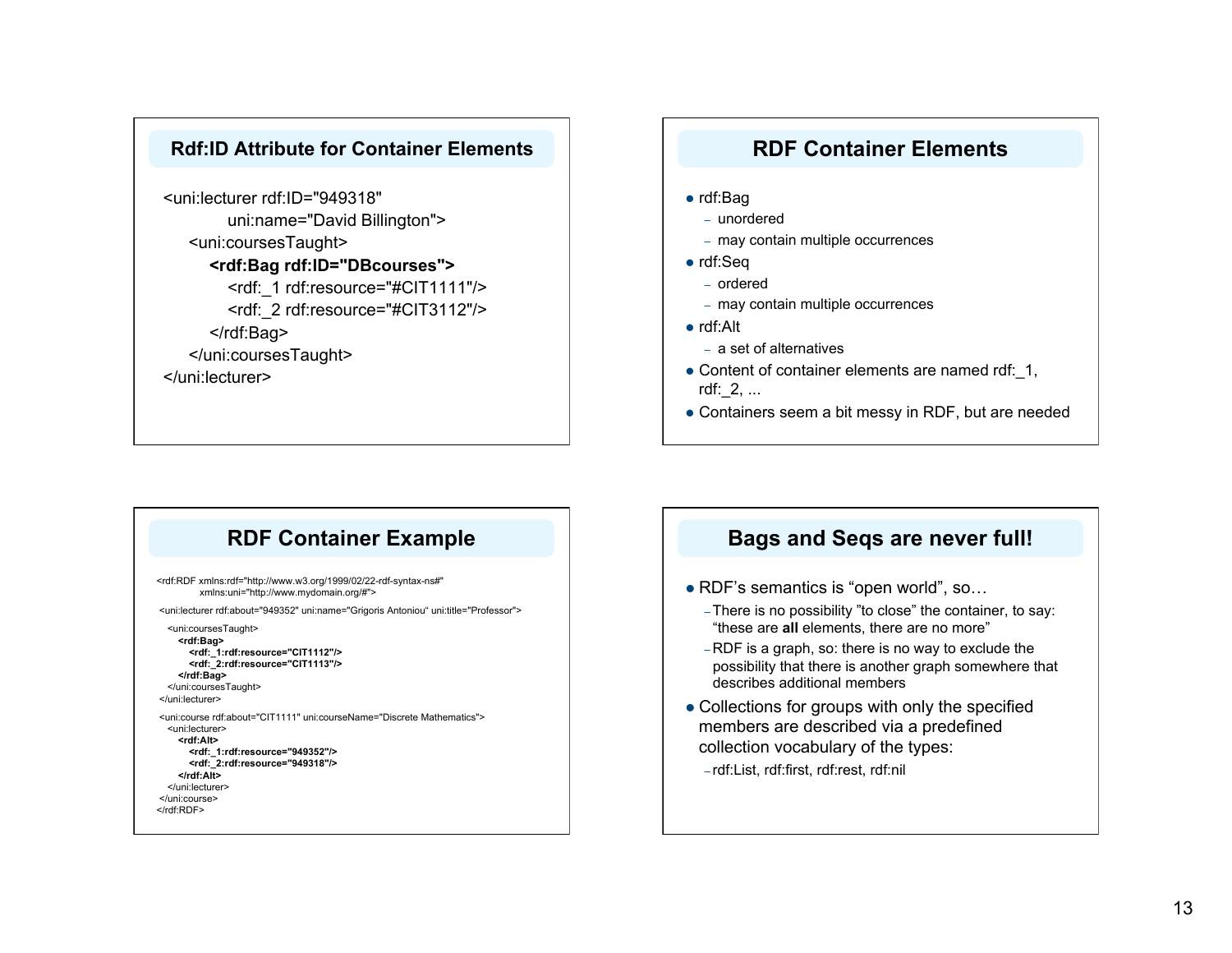### **RDF Lists**

#### **CIT 2112 is exclusively taught by teachers 949111, 949352, 949381**

| <rdf:description rdf:about="CIT2112"><br/><uni:istaughtby></uni:istaughtby></rdf:description> |              |
|-----------------------------------------------------------------------------------------------|--------------|
| <rdf:list></rdf:list>                                                                         |              |
| <rdf:first><rdf:description rdf:about="949111"></rdf:description></rdf:first>                 |              |
| <rdf:rest></rdf:rest>                                                                         |              |
| <rdf:list></rdf:list>                                                                         |              |
| <rdf:first><rdf:description rdf:about="949352"></rdf:description></rdf:first>                 |              |
| <rdf:rest></rdf:rest>                                                                         |              |
| <rdf:list></rdf:list>                                                                         |              |
| <rdf:first><rdf:description rdf:about="949318"></rdf:description></rdf:first>                 |              |
| <rdf:rest><rdf:description rdf:about="&amp;rdf;nil"></rdf:description></rdf:rest>             |              |
| $\le$ /rdf:List>                                                                              |              |
|                                                                                               |              |
|                                                                                               |              |
|                                                                                               | <b>Yuck!</b> |
|                                                                                               |              |
|                                                                                               |              |
|                                                                                               |              |
|                                                                                               |              |



# **Reification** Sometimes we wish to make **statements about other statements** • We must be able to refer to a statement using an identifier • RDF allows such reference through a reification mechanism which turns a statement into a resource

### **Reify**

- Etymology: Latin *res* thing
- Date: 1854
- to regard (something abstract) as a material or concrete thing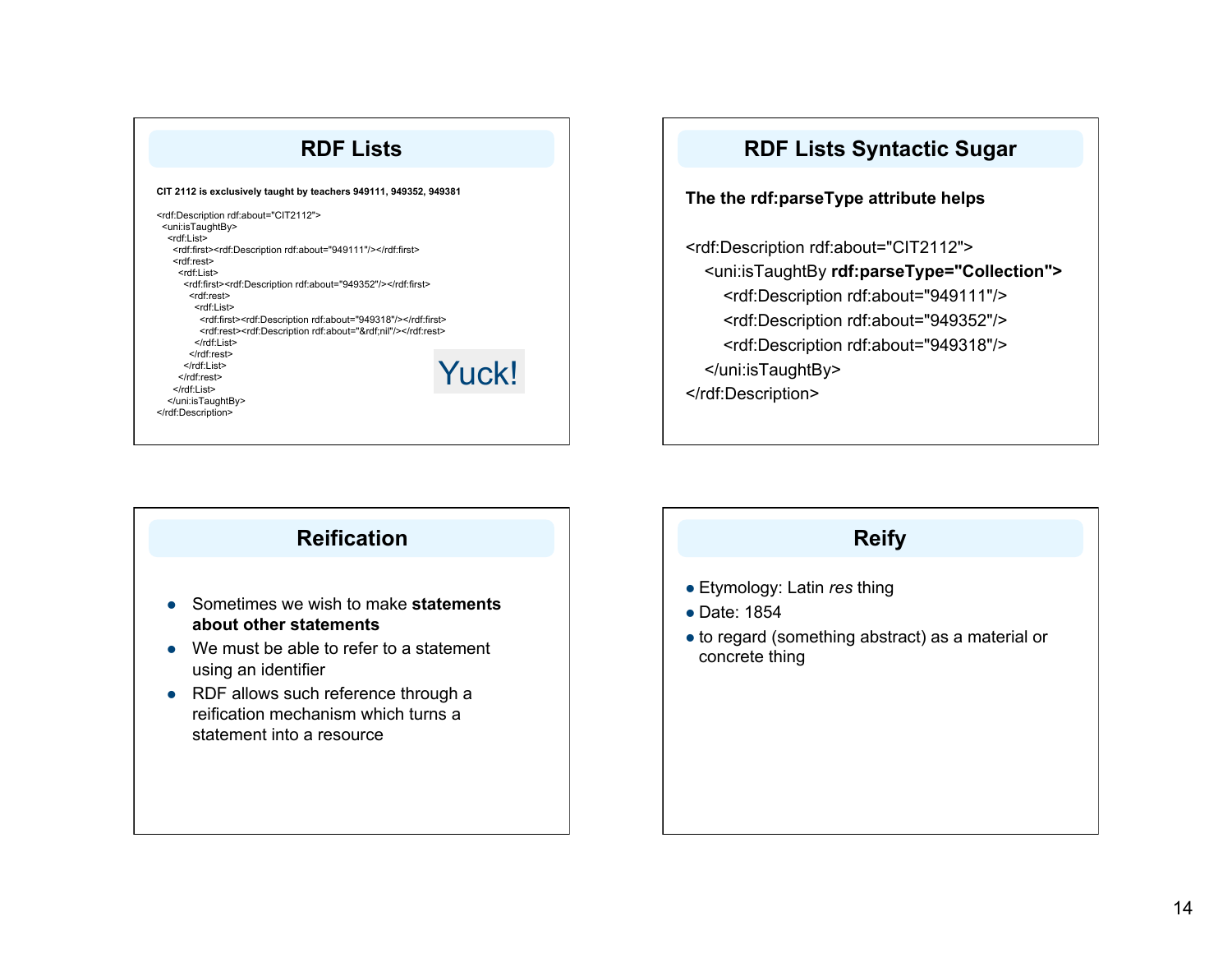### **Wikipedia: reification (computer science)**

Reification is the act of making an abstract concept or low-level implementation detail of a programming language accessible to the programmer, often as a first-class object. For example,

- The C programming language reifies the low-level detail of memory addresses.
- The Scheme programming language reifies continuations (approximately, the call stack).
- In C#, reification is used to make parametric polymorphism implemented as generics a first-class feature of the language.

– …

### **Reification Example**

<rdf:Description rdf:about="#949352"> <uni:name>Grigoris Antoniou</uni:name> </rdf:Description>

### reifies as

<rdf:Statement rdf:ID="StatementAbout949352"> <rdf:subject rdf:resource="#949352"/> <rdf:predicate rdf:resource="http:// www.mydomain.org/uni-ns#name"/> <rdf:object>Grigoris Antoniou</rdf:object> </rdf:Statement>

### **Reification**

- **rdf:subject, rdf:predicate** and **rdf:object** allow us to access the parts of a statement
- The **ID** of the statement can be used to refer to it, as can be done for any description
- We write an **rdf:Description** if we don't want to talk about a statement further
- We write an **rdf:Statement** if we wish to refer to a statement

### **RDF Critique: Properties**

- Properties are special kinds of resources
	- Properties can be used as the object in an object-attribute-value triple (statement)
	- They are defined **independent** of resources
- This possibility offers flexibility
- But it is unusual for modelling languages and OO programming languages
- $\bullet$  It can be confusing for modellers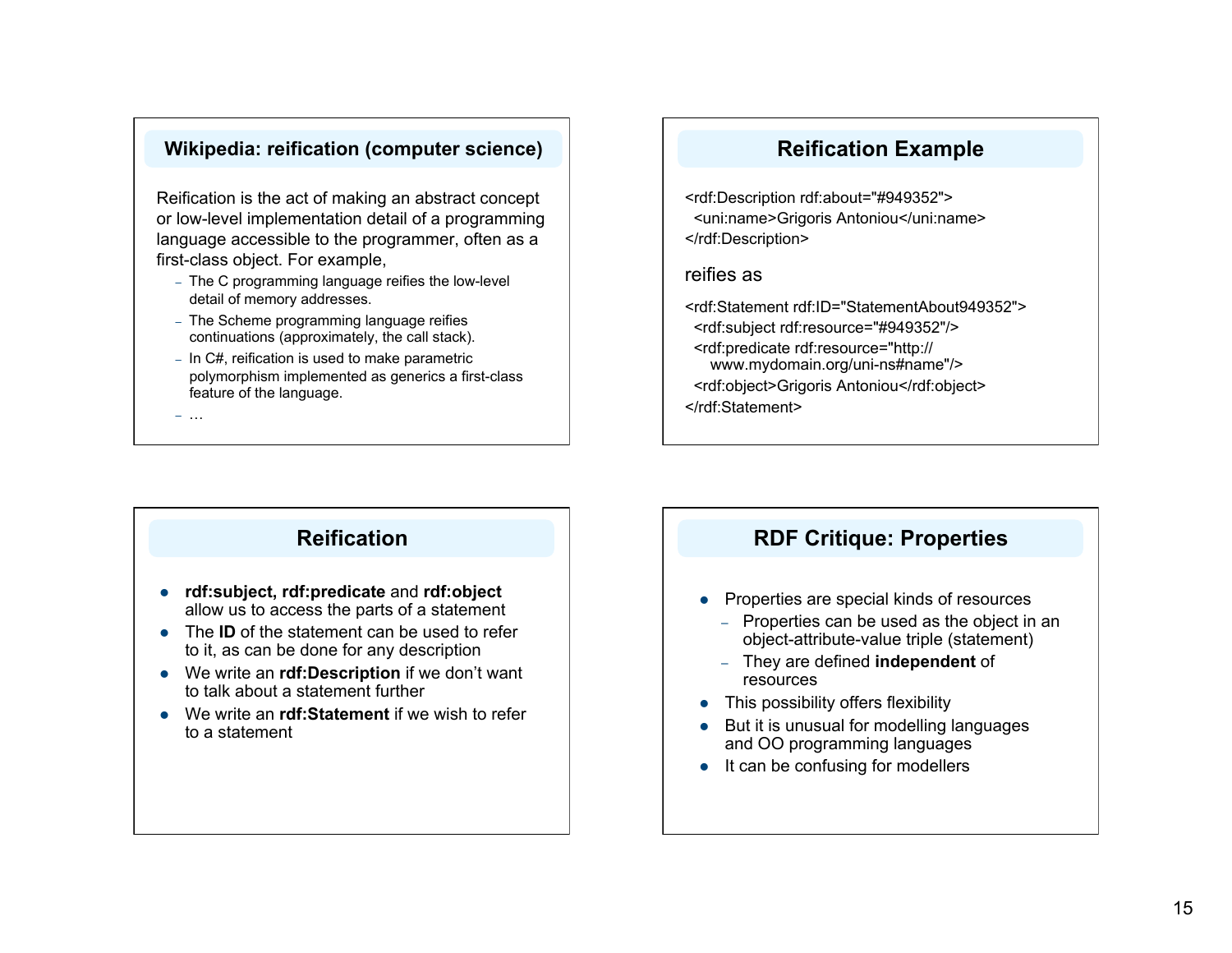

### **RDF Critique: Binary Predicates**

- We introduce:
	- a new auxiliary resource **chessGame**
	- the binary predicates **ref**, **player1**, and **player2**
- We can represent **referee(X,Y,Z)** as:



### **RDF Critique: : Reification**

- The reification mechanism is quite powerful
- $\bullet$  It appears misplaced in a simple language like RDF
- Making statements about statements introduces a level of complexity that is not necessary for a basic layer of the Semantic Web
- Instead, it would have appeared more natural to include it in more powerful layers, which provide richer representational capabilities

## **RDF Critique: Graph Representation**

- The simple graph or network representation has more drawbacks
- Linear languages introduce ways to represent this with parentheses or a way to represent a block structure
- Scoping, for example, is clumsy at best in RDF
- Some of these are addressed through the notion of a *named graph* in RDF